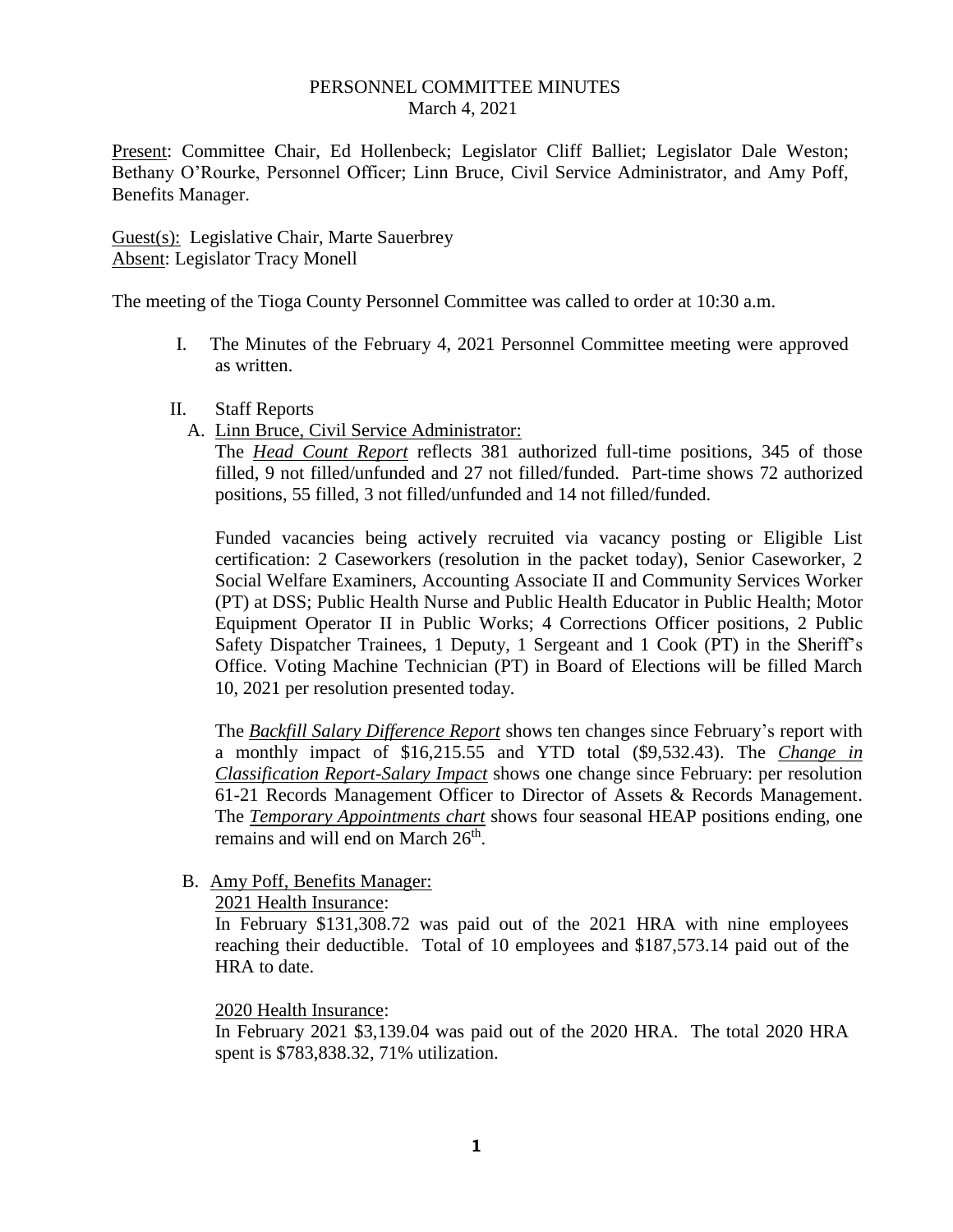1095-C Forms:

We met the March 31, 2021 IRS deadline for electronically filing 2020 1095-C forms with the IRS. The electronic file was accepted without errors on February 26, 2021.

C. Bethany O'Rourke, Personnel Officer

Budget Tracking Report:

 The budget tracking report for February 2021 was distributed for review. We have collected \$90.00 (2.1%) of our projected revenue and spent 12.8% of our appropriations.

III. Old Business:

2020 Annual Report: Hard copies of Personnel Department's 2020 Annual Report were distributed. Bethany has submitted to the Legislative Office for Marte's State of the State address.

## IV. New Business:

Broome County Purchasing Alliance: After conversation with the Deputies Union, Bethany reached out to a consultant, Doug Bulman, who works with Broome County. He is assisting Broome County with setting up a purchasing alliance for Medicare Advantage Plans. He is able to negotiate better rates if more participants are in the "pool". We already have an insurance broker and Bethany has advised him to "sharpen his pencil". We currently offer a Medicare Supplemental plan, which is richer. Bethany will keep the committee updated.

- V. Resolutions:
	- Amend Employee Handbook: The Records Management and Fixed Asset Programs were moved from IT&CS to County clerk's Office per Resolution 61-21. Therefore, several sections of the Employee Handbook need to be amended to reflect the change. The Employee Handbook is amended as follows: Under Section  $I - Rules$  of the Legislature "*(6) All matters pertaining to Records Management, including both current and archive records and physical asset inventory of county personal property."* shall be added under Administrative Services and *"(3) All matters pertaining to Records Management, including both current and archive records and physical asset inventory of county personal property."* shall be removed under Information Technology & Communications. Under Section II – Financial Rules, all references to the IT Department shall be amended to read County Clerk's Office.
	- Authorize Waiver of 90-Day Hiring Delay (BOE): Reso 195-20 created a 90-Day hiring delay effective October 1, 2020. BOE has had a part-time Voting Machine Technician position vacant since December 31, 2020 due to a resignation. This resolution grants the Democratic Election Commissioner a waiver from the 90-day hiring delay and is authorized to fill the part-time Voting Machine Technician vacancy with the appointment of Alicha Hatch effective March 10, 2021.